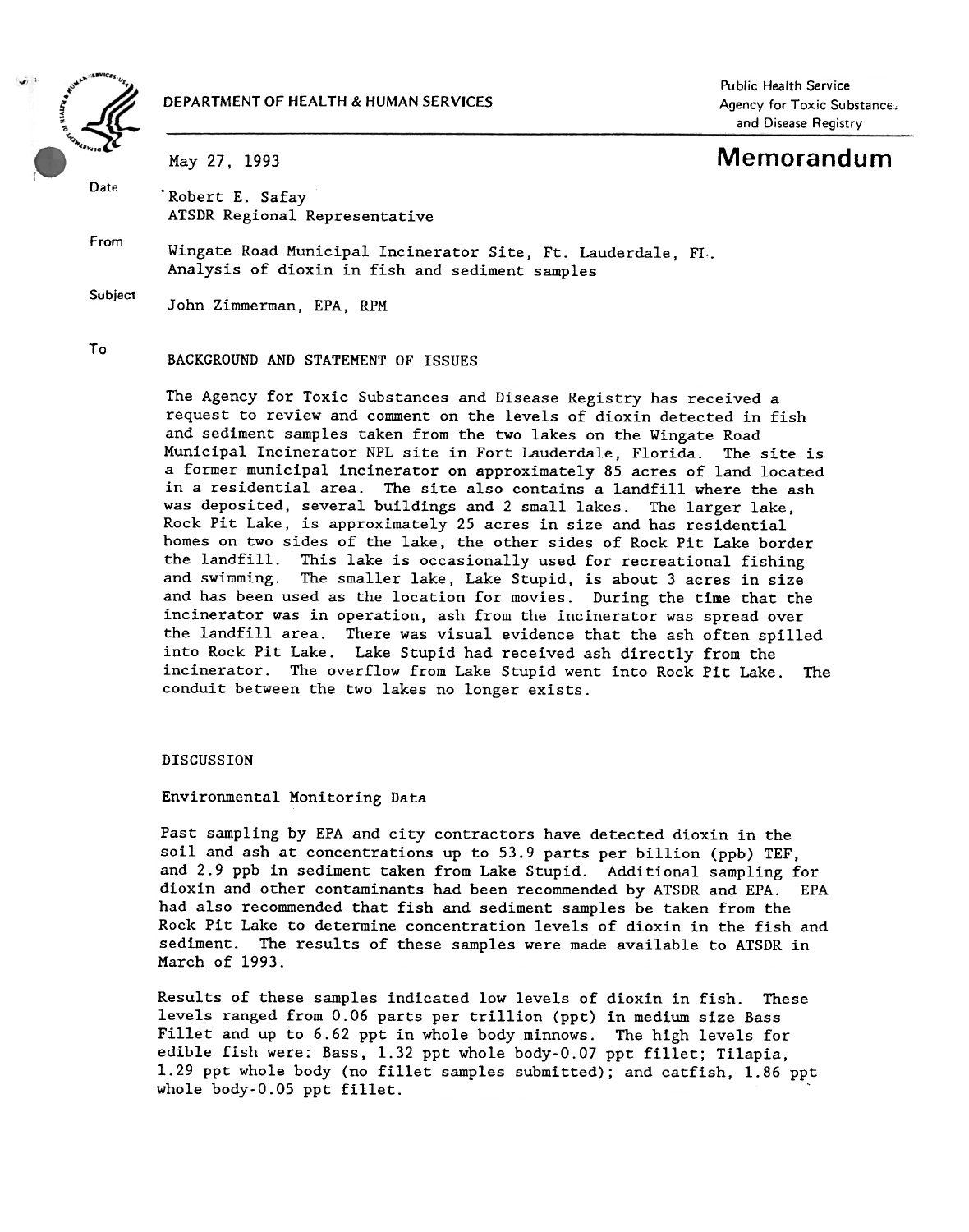

The highest levels of dioxin detected in the sediments of Rock Pit Lake was 0.63 ppb.

These results are based on fish samples taken from different areas of the lake and over a period of two days. All fish were separated by species and analyzed as a composite sample.

#### Current Site Condition

Dioxin levels in ash residue near the old incinerator building had a maximum level of 53.9 ppb. During an ATSDR site visit it was noted that children had been building a treehouse within 50 feet of this ash pile. Additionally, ATSDR personnel noted evidence that residents as well as others have been fishing and swimming in Rock Pit Lake. The amount of debris (car parts, metal poles, concrete blocks, shopping carts, etc) limited the access to the lake from all but a few places where the residential homes were located. During the site visit, the city was in the process of erecting a fence between the landfill and the lake.

Environmental Fate and Transport

Dioxin from the ash piles released into the surface water may persist in the sediment and enter the aquatic food chain. 2,3,7,8-tretrachlorodibenzo-p-dioxin (TCDD) is nearly insoluble in water (0.2 ug/l at 20 degrees centigrade. The half-life of TCDD in surface water is about one year, and the half-life of TCDD in sediment containing water is about one and one half years.

Community Concerns

The community living adjacent to the Rock Pit Lake expressed concerns about whether they could continue to eat the fish in the lake. At this time there is no information on the actual amount of fish consumed by the residents on a daily basis, nor is there a clear indication on the number of people that actually fish the lake.

### CONCLUSIONS

- Based on our calculations, consumption of fish, especially fillet from Rock Pit Lake should not have an adverse health effect on the people who occasionally eat fish. However, no data are available on the amount of fish consumed from this lake on a daily basis by the residents. Dose estimates are based on a 70 kg adult eating 18 grams of fish per day. 1.
- Given the condition of the shoreline around the Rock Pit Lake, it is unlikely that swimmers will come into contact with lake 2.